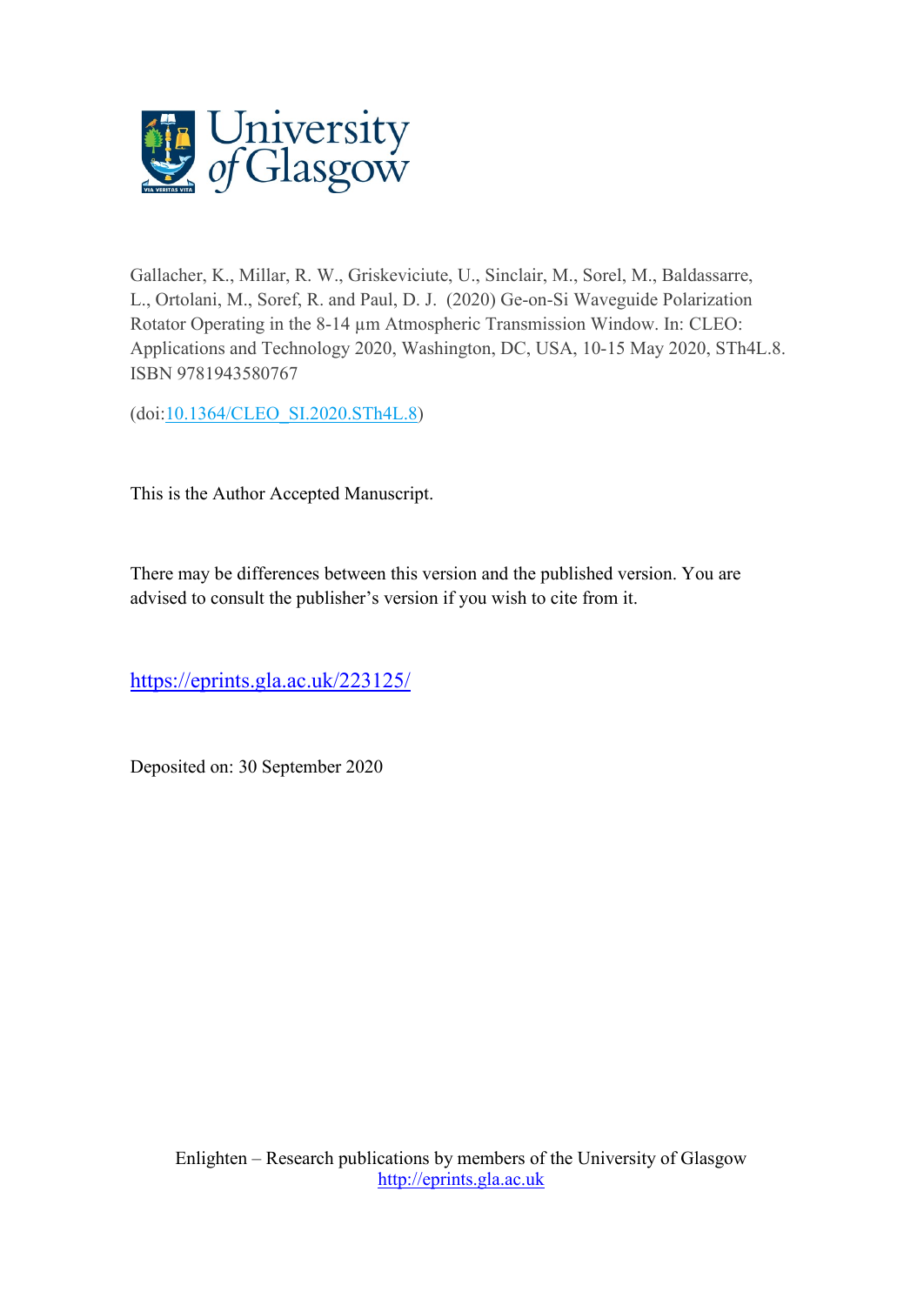# Ge-on-Si Waveguide Polarization Rotator Operating in the 8-14  $\mu$ m Atmospheric Transmission Window

Kevin Gallacher<sup>1</sup>, Ross W. Millar<sup>1</sup>, Ugne Griškevičiūtė<sup>1</sup>, Martin Sinclair<sup>1</sup>, Marc Sorel<sup>1</sup>, Leonetta Baldassarre<sup>2</sup>, Michele Ortolani<sup>2</sup>, Richard Soref<sup>3</sup>, and Douglas J. Paul<sup>1</sup>

*University of Glasgow, James Watt School of Engineering, Rankine Building, Glasgow, G12 8LT, U.K. Dipartimento di Fisica, Universita di Roma La Sapienza, Piazzale Aldo Moro 5, I-00185 Roma. Italy Engineering Program, University of Massachusetts at Boston, Boston, Massachusetts 02125, U.S.A. Douglas.Paul@glasgow.ac.uk*

Abstract: An ultra-broadband Ge-on-Si waveguide polarization rotator is experimentally demonstrated with a polarization extinction ratio of  $\geq$  15 dB over a 2  $\mu$ m bandwidth (9-11)  $\mu$ m wavelength) with an insertion loss of  $\leq 1$  dB.  $\odot$  2020 The Author(s)

#### 1. Introduction

There is substantial interest in developing integrated photonic circuits for molecular sensing in the 8 to 14  $\mu$ m atmospheric transmission window. We recently demonstrated Ge-on-Si waveguides operating up to 11  $\mu$ m wavelength with low propagation values (∼ 1 dB/cm) [\[1\]](#page-2-0). A single chip sensor requires the integration of a source and detector. The most obvious candidate for the source is a quantum cascade laser (QCL). Since a QCL is a vertically linearly polarized emitting laser it will only couple to transverse magnetic (TM) waveguide modes. A waveguide polarization rotator would enable transverse electric (TE) operation with QCLs on-chip. The longest wavelength demonstration to-date has been below 6.15  $\mu$ m [\[2\]](#page-2-1). Here we demonstrate the design, fabrication and characterization of a Ge-on-Si waveguide polarization rotator operating between 9 and 11  $\mu$ m wavelength with a low insertion loss ( $\leq 1$  dB) and a high polarization extinction ratio ( $\geq 15$  dB).



Fig. 1. (Left) The calculated modal indices versus the waveguide width for a Ge-on-Si rib waveguide at 8  $\mu$ m wavelength. (Right) The modeled TM0 to TE1 mode conversion efficiency versus taper length for an input width of 7.7 to an output width of 8.7  $\mu$ m, at 8, 9, 10 and 11  $\mu$ m wavelength.

#### 2. Modelling, Fabrication and Characterization

The waveguide polarization rotator is based on the mode evolution approach. A finite-difference eigenmode solver was used to calculate the supported eigenmodes versus the waveguide width of a  $2 \mu$ m thick Ge-on-Si rib waveguide with a partial 1  $\mu$ m. It is clear from Fig. 1 (Left) that there is an anti-crossing between the TM0 and TE1 modes at a waveguide width of  $\sim$  7.9  $\mu$ m, which is indicative of mode hybridization. To enable broadband TM0